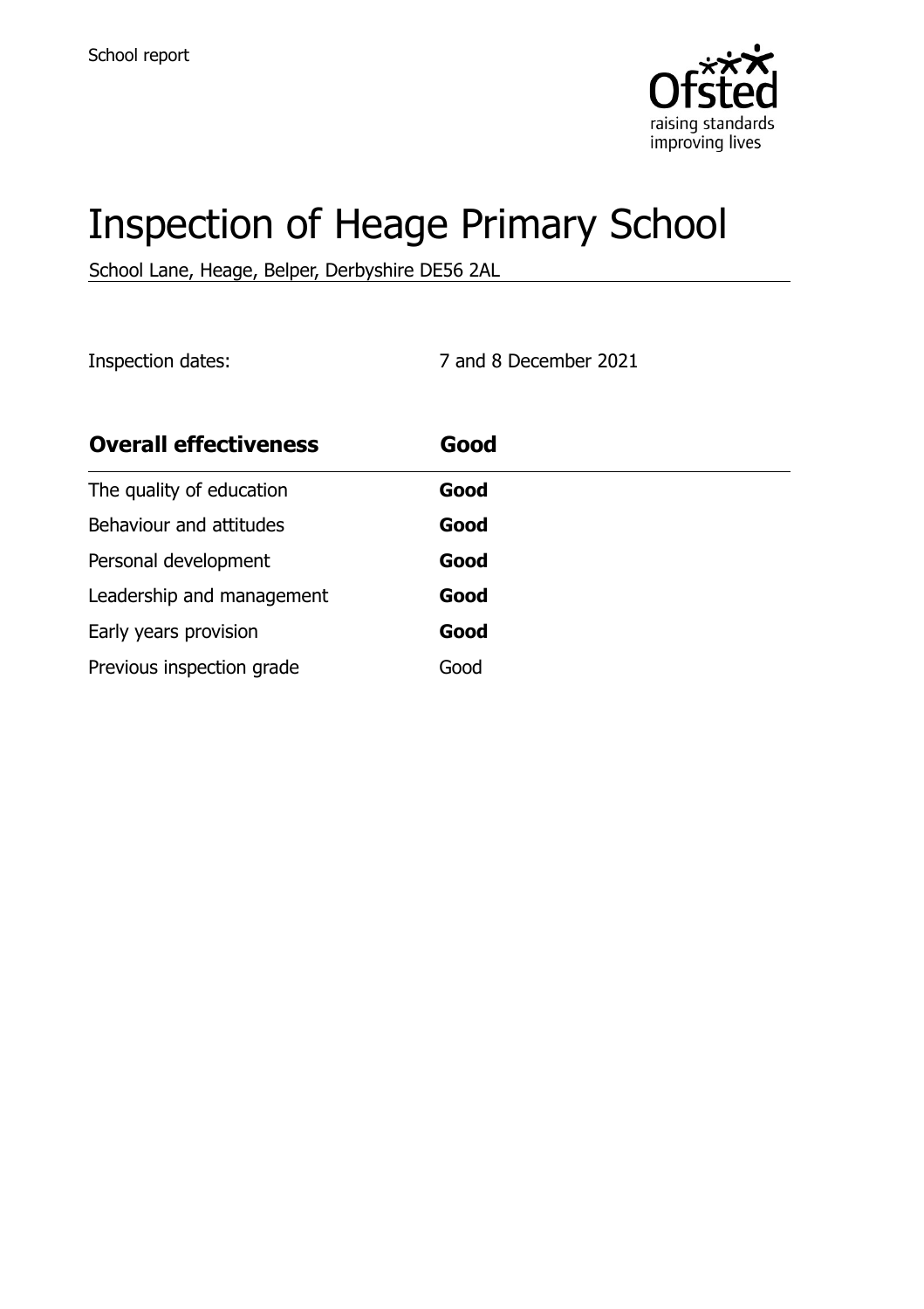

# **What is it like to attend this school?**

Pupils are happy at Heage Primary School. They say that their teachers are kind to them and that they are 'firm but fair'. Pupils feel safe in school. Leaders have systems in place to deal with bullying should it occur. Every pupil whom inspectors spoke to could name an adult in school they would go to if they thought they were being bullied.

Pupils enjoy learning. Pupils name a wide range of subjects and topics when asked what their favourite thing about school is. They work hard in lessons. They listen to their teachers and follow their instructions. They work well with their classmates. Pupils help each other and give their ideas and opinions respectfully.

Teachers expect pupils to behave well. Behaviour is good. As soon as pupils start school in the early years, they develop good attitudes to learning. Every class agrees a charter that sets out the expectations for how pupils should behave. Pupils then sign the charter to say that they agree to follow the rules. A small number of pupils find it difficult to follow these rules. Leaders make sure that there is support and nurture in place for these pupils.

#### **What does the school do well and what does it need to do better?**

Leaders have designed a curriculum that is suitably ambitious for all pupils, including pupils with special educational needs and/or disabilities (SEND). Curriculum plans identify the key knowledge pupils need to learn. This knowledge is ordered to make sure that new learning builds on prior learning. The curriculum is designed to promote aspiration and resilience. This is because leaders want pupils to develop these characteristics. However, these plans have only recently been introduced in many of the foundation subjects. The early years curriculum is also new.

Subject leaders are receiving training to further develop their roles. Subject leadership is at an early stage in some subjects. Subject leaders have not yet checked that pupils remember the key knowledge that is identified in the curriculum plans for their subject. This means that subject leaders do not yet know how these plans may need to be adapted further to ensure that pupils achieve the best possible outcomes.

Teachers explain new learning well. They make sure that pupils with SEND get the help they need to remember new learning. Almost all pupils with SEND learn alongside their peers. In English and mathematics, teachers check that pupils remember what they have been taught. This helps teachers to spot pupils who may need extra help. However, there is no consistent approach to assessment in the foundation subjects. As a result, teachers do not know where pupils may have gaps in their learning in these subjects.

Reading is prioritised in the school. Children in the early years learn phonics from the start. Staff's subject knowledge to teach phonics is good. Pupils are given books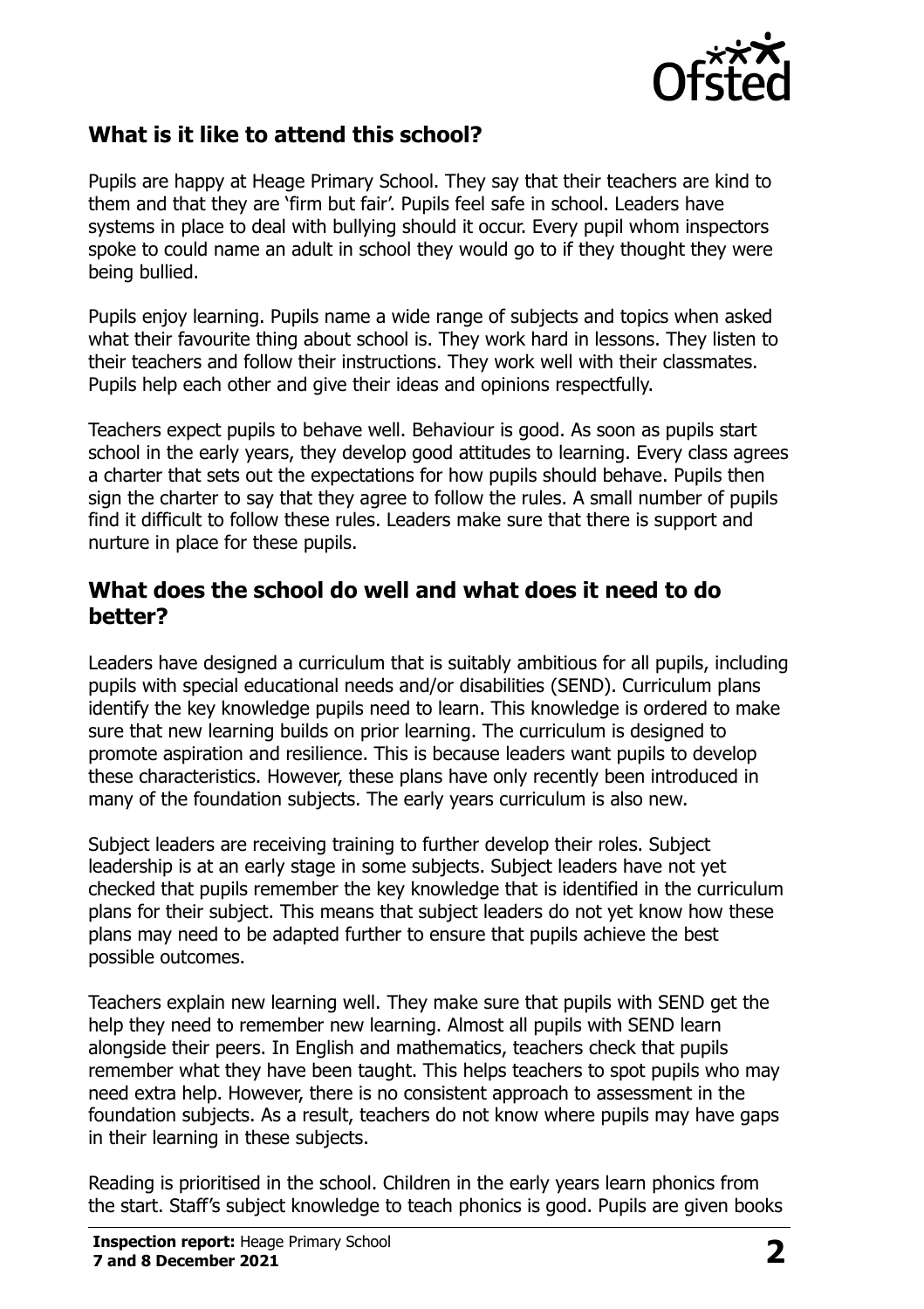

to read that match the sounds they know. There is a strong focus on developing pupils' vocabulary. Leaders know that, as a result of the pandemic, more pupils start school in the early years with language skills that are lower than they have been in the past. Every opportunity is taken to discuss new words with pupils. Teachers read to pupils from age-appropriate books. Pupils are enthusiastic and confident readers, even those pupils who find reading more difficult.

Leaders have worked hard to maintain a sense of community in the school, despite the pandemic. Pupils get together to celebrate the success of others through virtual assemblies. Other virtual assemblies allow classes to showcase their learning, for example, about Diwali, harvest festival and Black History Month. Pupils have a wide range of opportunities while they attend the school. They are encouraged to take on responsibilities, such as lunchtime helpers or mini sports leaders. Outdoor learning is promoted by the school in all year groups. For example, pupils in the early years visit the woods, pupils in Year 4 camp out on the school grounds and pupils in Year 6 go on an annual residential visit to an outdoor pursuits centre.

Governors and staff are proud of the school. They say that they are a team. Governors know the school well. They understand what is going well in the school and monitor the impact of the actions identified in the school development plan closely. They are confident that leaders can continue to improve the school.

# **Safeguarding**

The arrangements for safeguarding are effective.

Staff understand how to keep pupils safe. They receive appropriate training. They follow the school's procedures to record their concerns. Safeguarding leaders make sure that these concerns are followed up and that the right action is taken. Staff know their local community well. They are sensitive to the difficulties that some families face. They work closely with these families to make sure they get the help they need.

The school's curriculum teaches pupils about how to keep themselves safe both in and outside of school.

# **What does the school need to do to improve?**

#### **(Information for the school and appropriate authority)**

■ Curriculum plans have been written for all subjects. Many of these plans are new, having been implemented in September 2021. Leaders have not yet monitored the impact of these new plans to assure themselves that pupils are remembering the key learning outlined in them. Leaders should ensure that these checks are made so that further refinements to the curriculum can be made where needed. For this reason, the transitional arrangements have been applied.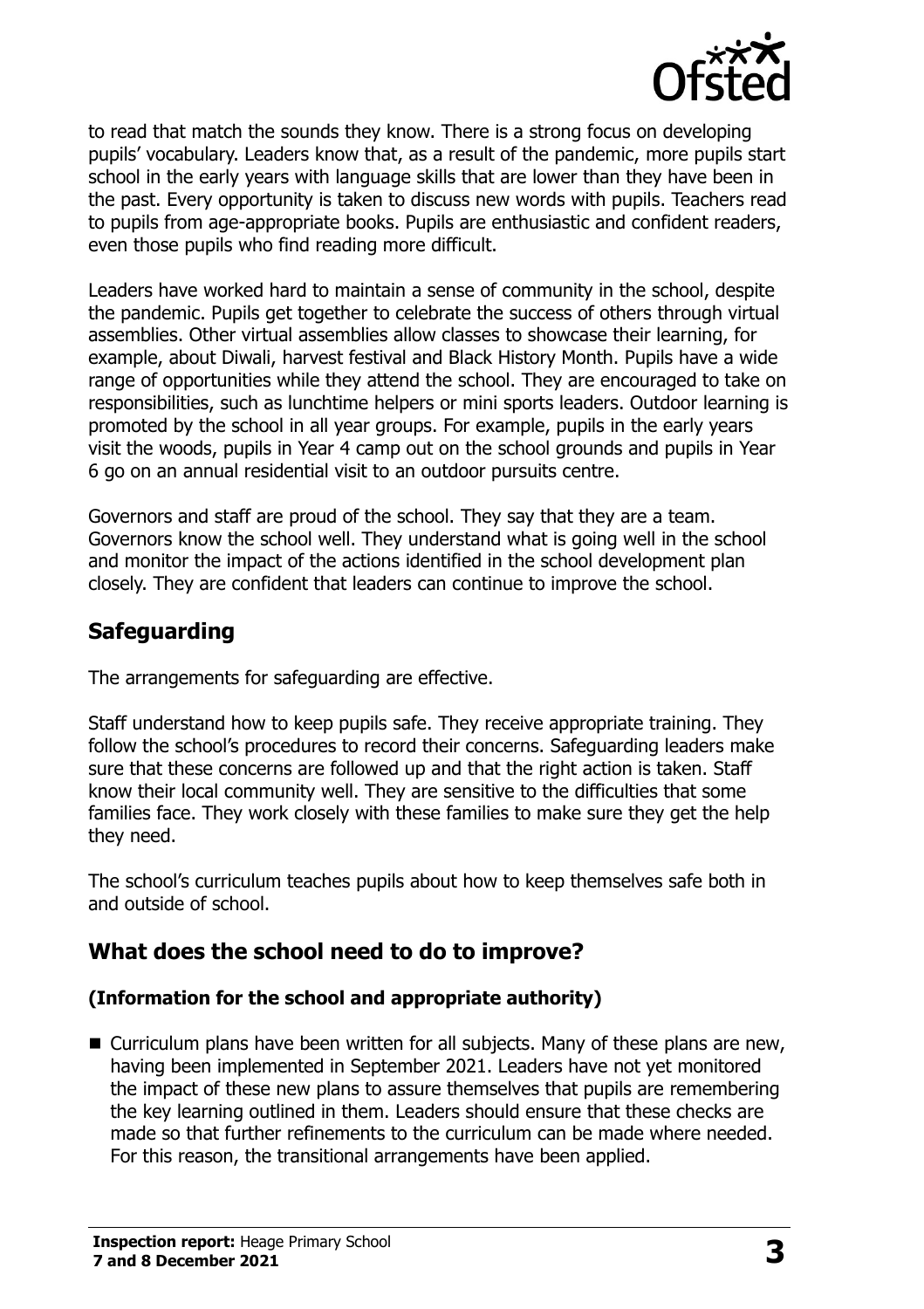

- $\blacksquare$  The knowledge that pupils need to know and remember is not assessed in foundation subjects. As a result, teachers do not know what pupils remember from their learning. Leaders should ensure that a consistent and time-efficient approach to assessment is developed for foundation subjects so that teachers can check that pupils know and remember more.
- Some subject leaders are new to their roles. They have not yet developed the skills they need to monitor their subjects well. Leaders should ensure that subject leaders receive training, and are given the time they need, to lead their subjects successfully.

### **How can I feed back my views?**

You can use [Ofsted Parent View](http://parentview.ofsted.gov.uk/) to give Ofsted your opinion on your child's school, or to find out what other parents and carers think. We use information from Ofsted Parent View when deciding which schools to inspect, when to inspect them and as part of their inspection.

The Department for Education has further quidance on how to complain about a school.

If you are the school and you are not happy with the inspection or the report, you can [complain to Ofsted.](http://www.gov.uk/complain-ofsted-report)

# **Further information**

You can search for [published performance information](http://www.compare-school-performance.service.gov.uk/) about the school.

In the report, '[disadvantaged pupils](http://www.gov.uk/guidance/pupil-premium-information-for-schools-and-alternative-provision-settings)' refers to those pupils who attract government pupil premium funding: pupils claiming free school meals at any point in the last six years and pupils in care or who left care through adoption or another formal route.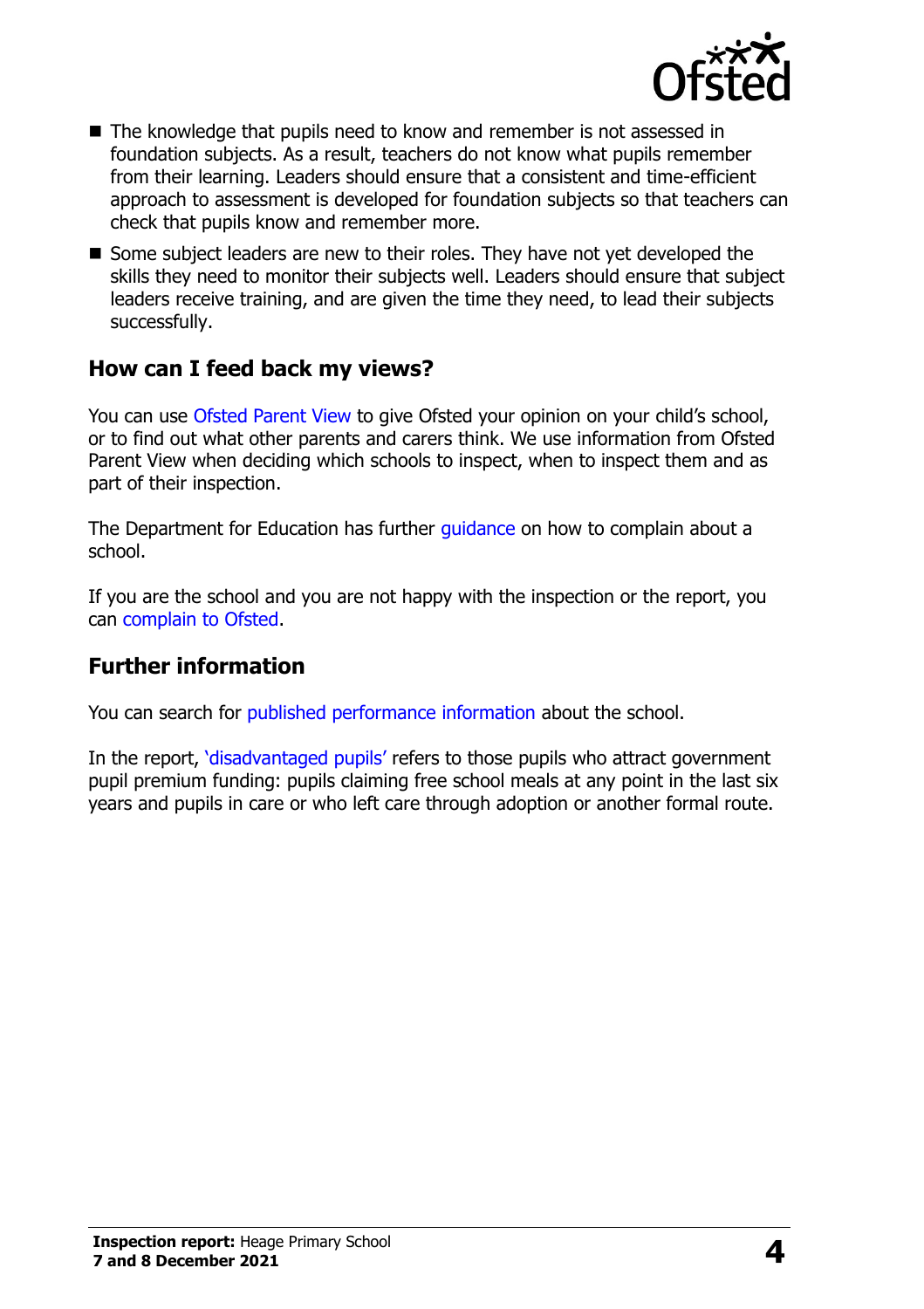

# **School details**

| Unique reference number             | 112773                                                           |
|-------------------------------------|------------------------------------------------------------------|
| <b>Local authority</b>              | Derbyshire                                                       |
| <b>Inspection number</b>            | 10199765                                                         |
| <b>Type of school</b>               | Primary                                                          |
| <b>School category</b>              | Community                                                        |
| Age range of pupils                 | 4 to 11                                                          |
| <b>Gender of pupils</b>             | Mixed                                                            |
| Number of pupils on the school roll | 179                                                              |
| <b>Appropriate authority</b>        | The governing body                                               |
| <b>Chair of governing body</b>      | Jane Packer                                                      |
| <b>Headteacher</b>                  | Karen O'Connor                                                   |
| Website                             | www.heage.derbyshire.sch.uk                                      |
| Dates of previous inspection        | 17 and 18 May 2016, under section 5 of<br>the Education Act 2005 |

# **Information about this school**

- The headteacher was appointed in April 2019. She was absent from school at the time of the inspection.
- $\blacksquare$  The chair of governors has been in post for 18 months.
- The governing body manages before- and after-school provision on the school site.
- The school does not use alternative provision.

### **Information about this inspection**

The inspectors carried out this inspection under section 5 of the Education Act 2005.

■ This is the first routine inspection that the school has received since the COVID-19 pandemic began. Inspectors discussed the impact of the pandemic with school leaders and have taken that into account in their evaluation.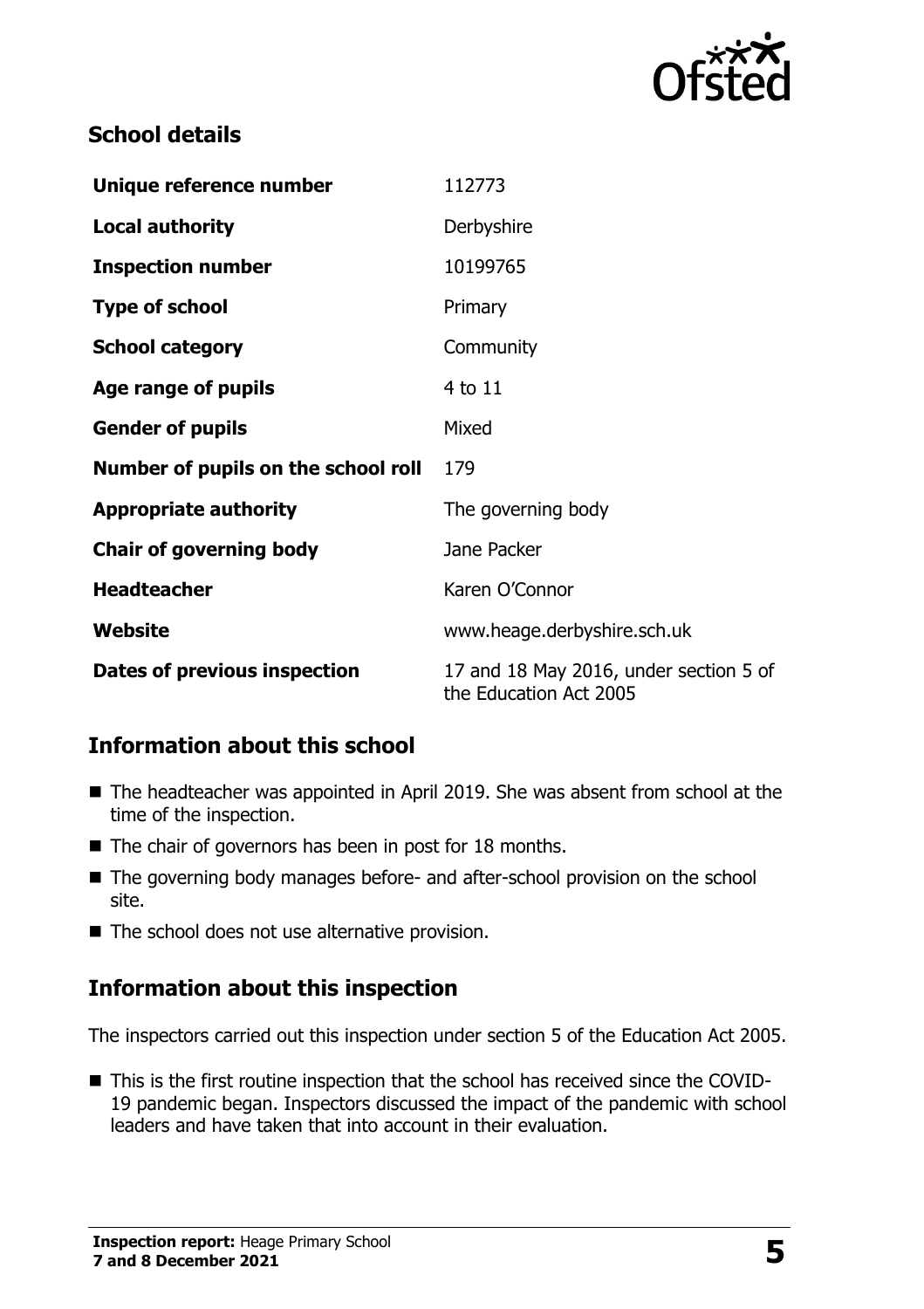

- Inspectors held meetings with the deputy headteacher and other members of staff. Inspectors spoke to two governors, including the chair of governors, and representatives from the local authority.
- Deep dives were carried out in these subjects: early reading, mathematics, art and design and religious education. For each deep dive, inspectors met with subject leaders, visited lessons and spoke to teachers and pupils from the lessons visited. Inspectors also reviewed curriculum planning and pupils' work.
- Inspectors met with safeguarding leaders to discuss the school's procedures for keeping pupils safe. The lead inspector reviewed the single central record and safeguarding records.
- **Pupils' behaviour in school was observed in lessons and at playtimes and** lunchtimes. Inspectors met with pupils to discuss behaviour.
- The views of parents were considered through Ofsted Parent View and free-text messages. Inspectors also spoke to parents on the playground. Responses to staff and pupil questionnaires were also considered.

#### **Inspection team**

Caroline Poole, lead inspector **Caroline Poole**, lead inspector

Jason Brooks **Districts** Ofsted Inspector